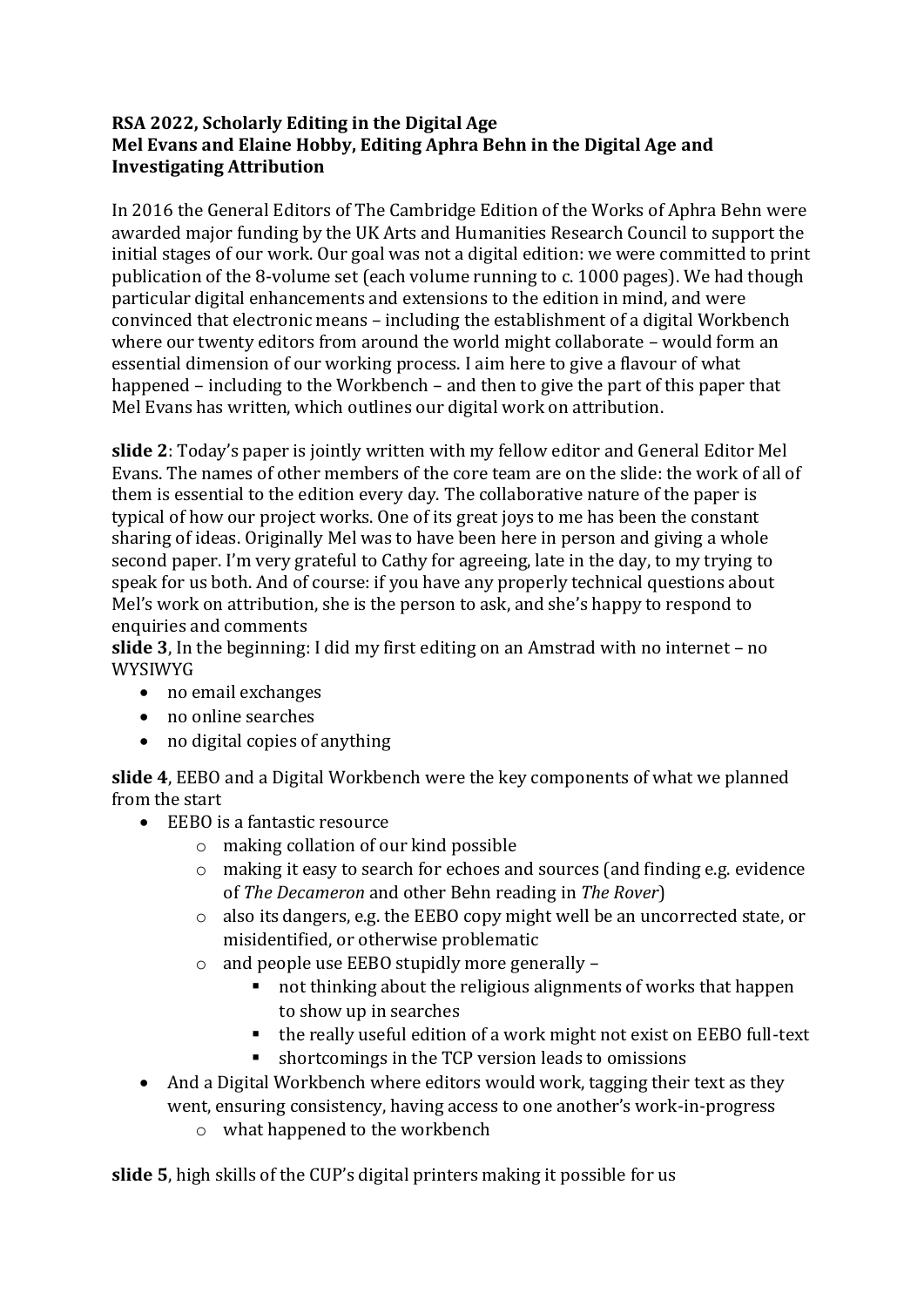- to have text, commentary notes and textual notes all on the same page,
- complex layout for songs
	- o stage directions
- to key textual notes by line-number at the first-proof stage, thereby reducing clutter on the page

**slide 6**, and Behn wrote a lot – thus the size of the team

- items in red are in The Cambridge Edition even though they might not be by Behn
- about to decide how to signal that questionable attribution in Volume II
- Volume IV is out and is passing around the room

**slide 7**, digital photography as a fantastic resource

- e.g. to record what we find
- and for collators to communicate with editors
- but also revealing things that I failed to see with my human eye
	- o such as Anne Brandon's signature on the Princeton copy of *The Emperor of the Moon*, which had almost been erased
	- o Anne Brandon famous divorcee and, the successful 18c writer Richard Savage claimed, his mother – owned this copy
	- o digital catalogues and photography made it easy to get a comparison signature from a personal letter of hers held at Wiltshire Record Office
		- this is our work-in-progress; please respect that

So, our goal is to make new research possible, and there are many dimensions to how the digital world has made editing Behn possible

And over to Mel, **slide 9**

## **Digital Perspectives: Authorship, Attribution and Editing Behn**

1. Questions and Problems for the Edition – what are the dubia?

In an edition of the size and nature of a writer such as Behn, there are inevitably questions about the authorship, reliability and reputation of the works associated with that author. Behn's works span a period of two decades and represent a diverse range of genres, and within this polymorphous set are plays, poems, and prose fictions – among others – that have acquired an association with Behn, for better and for worse.

Authorship attribution is not always a hard-and-closed affair, and for the edition we felt it was important to address and acknowledge the challenges presented by Behn's 'traditional' canon of works. In brief, as shown on the slide [slide 10], we have a set of securely attributed literary works – secure in the sense that they were published in her lifetime with her name on the title page. The second column indicates, however, the quantity of material that doesn't meet this criteria. Some of it is well-known, such as the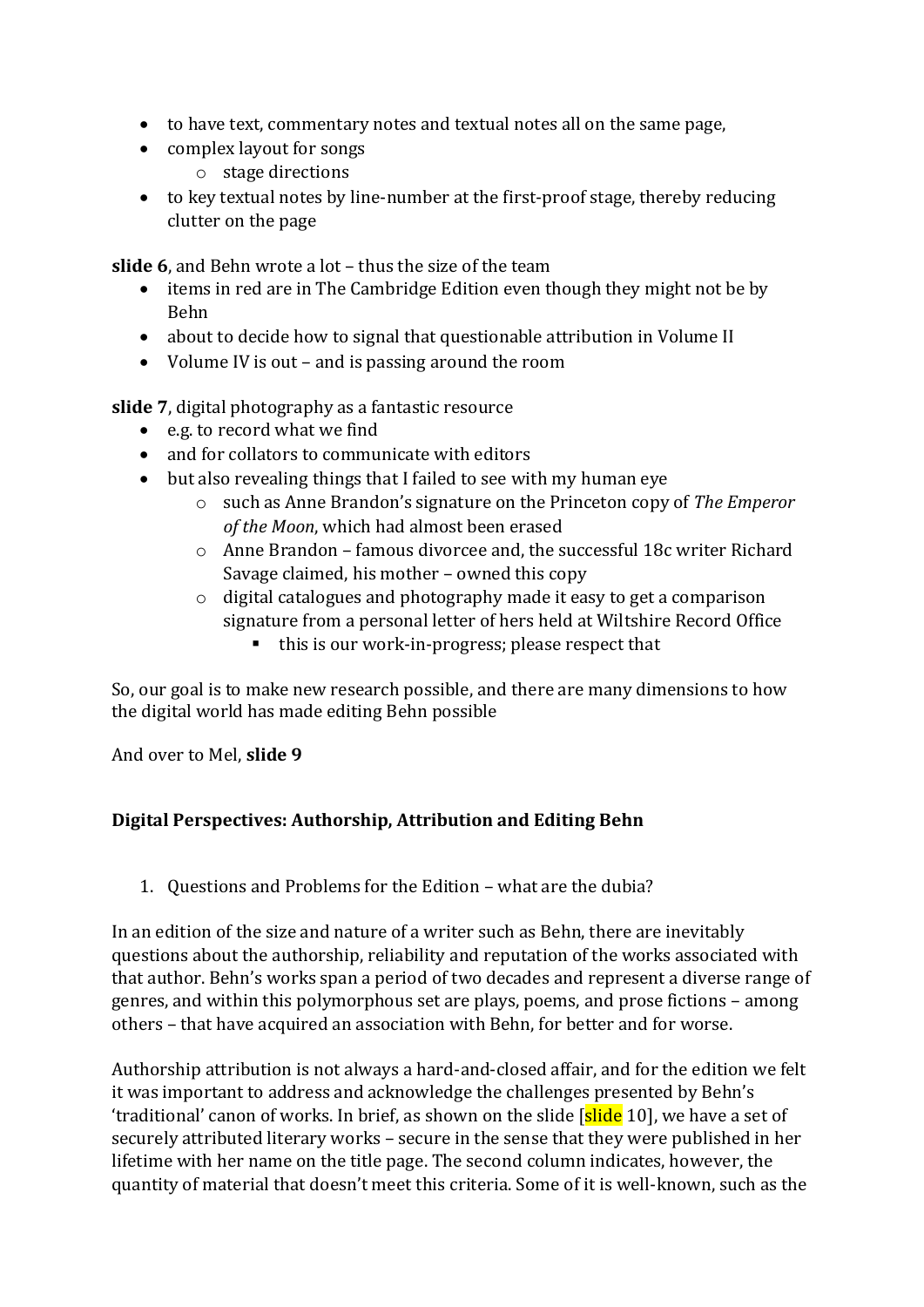three-part epistolary novel *Love Letters between a Nobleman and his sister* which was recently called into question by Leah Orr. Other works [slide 11], such as the play *The Counterfeit Bridegroom*, which is an adaptation of Middleton's 1611 *No Wit No Help Like a Woman's*, has a less consistent association with Behn. The theatre historian John Genest makes the connection in his 1832 publication *Some Account* (see Challinor, forthcoming), on the basis of it being 'so much improved' over Middleton's original, although it is not quite clear why that should definitely make it Behn's responsibility! Other dubia questions surround the set of short prose works [slide 12] published after Behn's death in 1689, which were purportedly discovered by the bookseller, Samuel Briscoe, and appear for the first time in collections of 1698 and 1700, collecting stories of pirates and shipwrecks, thwarted suitors, incest, and a good dose of melodrama [slide] 13]. The verse corpus represents a substantial challenge, with their editor, Gillian Wright, ranking about half of the extant works on a scale of 'moderately dubious' to 'very unlikely'. And, finally, Behn's holograph correspondence, raises its own questions, Nadine Akkerman recently proposing that whilst Behn's letters are secure, it may be that Behn in fact fabricated the contents of those letters she purportedly copied out from the originals of her informant, William Scott.

2. What digital methods and approaches are available to address these questions and problems?

[slide 14] So what's an edition to do? Our approach to exploring the likelihood to Behn's involvement with the array of dubia was to draw on the many and various developments in computational approaches to authorship in order to see what light they could provide. Now we appreciate that computational attribution is often an antagonistic area of scholarship, but our approach has always been to do best by Behn. As it happens, computational stylistics and stylometric methods appear to work best when bespoke, tailored to the eccentricies and limitations of the materials under analysis. We have sought to develop an approach that can capture the key stylistic traits of Behn's literary works, and then compare these with the characteristics of the dubia. If enough of the findings point in the same direction (either for or against), then we feel able to say something confident about Behn's likely involvement. Whether or not the results indicate Behn's authorship will not necessarily affect its inclusion in the edition – works like *Love Letters* are an important association with Behn's legacy as an author and should continue to be viewed as such.

The kinds of approaches we've been working with as those that fall under the remit of computational stylistics and under stylometry. These techniques, developed by scholars such as John Burrows, Hugh Craig, Brian Vickers, David Hoover and others, work on the premise that authorial markers are embedded within (literary) texts at a level of patterning not easily observed by the human eye, but which are readily captured by the computer and its capacity to count. Burrows, Craig, Greatly-Hirsch and others have show that word frequency is a reliable marker of one author's style versus another, and that this can be used to assess the potential authorial provenance of a questionable text. Even most common words – the grammatical small words that comprise the glue of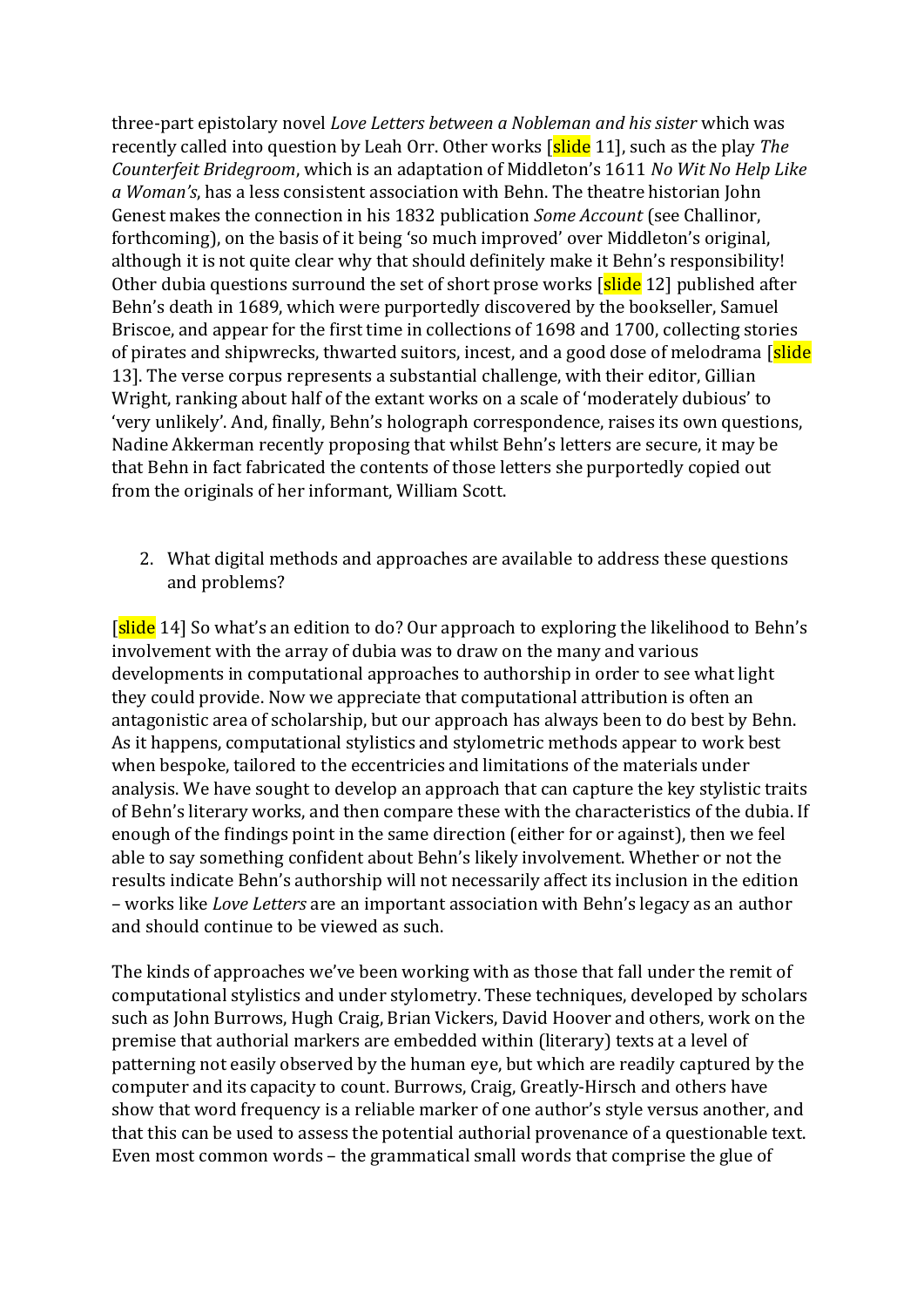language - are not used to the same extent and in the same ways by different authors, even those working in the same genre at the same point in time.

Other techniques have looked at larger chunks of language – repetitive 2- or 3-word sequences (known as n-grams or lexical bundles) – noting how certain sequences may recur more frequently in one author's corpus than another. The implementation of these frequency counts can be either descriptive – shaking up the results to see how they pattern and distribute – or as a classifier – train an algorithm based on the frequency profile of a given set of texts and then see what it does with those texts it hasn't seen before.

One thing we've found important to address in developing these methods for Behn's works and Restoration literature more broadly is to acknowledge the specific permutations of literary writing in the period. Thus, there are some characteristics of Restoration genre that shift over the period (the move towards a more sentimental dialogic style), and certain topics and tropes (nuns, bed tricks) that reoccur across different works. The kinds of methods devised for Shakespearean drama, say, or for 19th century literature and Henry James, are not necessarily going to be cut-and-pasted effectively into the chaotic realm of Restoration literature.

3. Shifting our expectations and perspectives: questions of style, as well as authorship

Our initial forays into Behn's authorship was very authorship focussed: looking for clear-cut answers in terms of whether a dubious text was like, or not like, Behn. However, it became rapidly clear that this perspective was unsatisfactory from our perspective as editors, and as literary and language scholars of the early modern period. To that end, our application of the digital tools became more about style: Behn's style – as a whole, and within and across genres – and the style of her contemporaries, her period. Making this the focus of much of our investigations has allowed us to respond flexibly to the curiosities and challenges of the material (some examples of which we'll get to), and to take a more 'data driven' approach that responds to what the evidence *is* rather than, perhaps, what we would like it to be. This doesn't always yield the answers we're after (or any answers, necessarily, at all) but has shaped our approach and raised some very interesting questions about what digital approaches to style can do, and what it can't.

4. What are the challenges and opportunities with these methods and approaches? a. Scholarly scepticism/divergent perspectives, motives and values

As you are likely aware, there is a tendency for some scholars in areas of early modern studies to get cross, cynical and at times confrontational about digital approaches to style and authorship. Some of you here today may indeed fall into the 'sceptics' camp, feeling that the computational evidence is unconvincing and unnecessary. It's fair to say that, at times, those of us involved with the digital linguistic analysis of Behn's works have felt similarly cross, cynical and confrontational (sometimes, all at once). However, one of the objectives of the edition was to use the available knowledge and resources to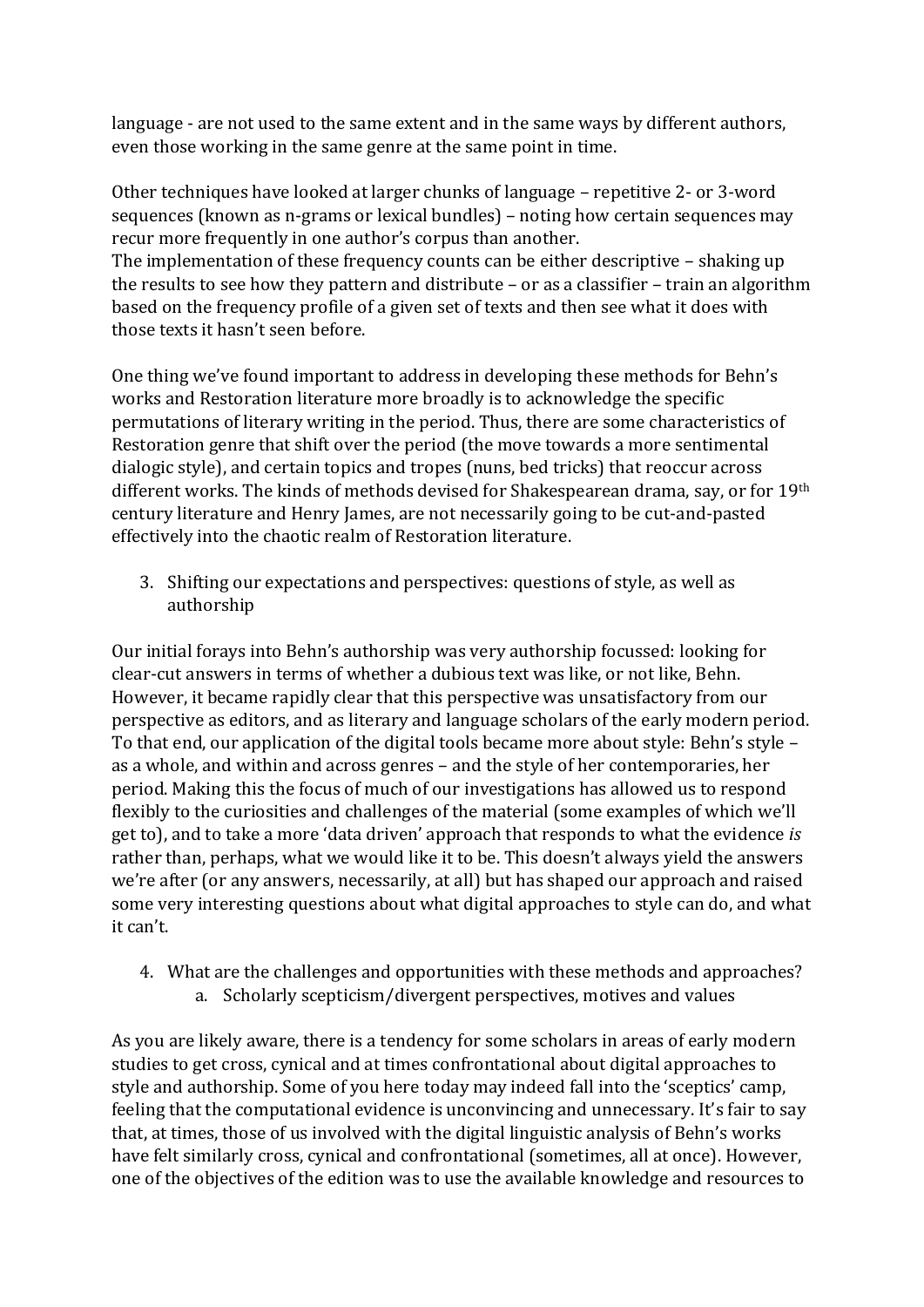produce a fully rounded perspective on Behn as a writer – and, as our work has progressed, we have indeed found some fruitful features that we may not have identified without recourse to a digital approach.

a. Data availability, data preparation, and bespoke configurations

In order to evaluate the dubia, it is first necessary to have a reliable corpus of Behn's writing: reliable in the sense of secure attribution, but also in terms of its formatting and editorial characteristics. Computers, as we know, do not cope well with spelling or typographic variation. Much of our time on the edition has been spent preparing Behn's texts for analysis: putting into TEI XML, regularising the spelling - an iterative process, it turned out, as questions about whether to preserve 'o' and 'oh' as distinct forms, for instance, took up more time and debate than anyone might anticipate – and generally making clean, machine-readable texts. Because of the nature of the dubia, and our interest in Behn's style more broadly, it was necessary to have comparison corpora: texts by authors other than Behn who can provide a stylistic counterpoint to Behn's writing. These corpora allow us to put Behn in context, but also allow us to examine other, possible authorial candidates. So a lot of time has also been spent in preparing a Restoration drama corpus (68 plays), a Restoration prose fiction corpus (18 texts, and still growing) and a Restoration verse corpus (472 texts, from Ayres to Wycherley. In due course, we hope to make these resources available for other researchers. Whilst early modern studies has led the way, in some respects, in digital text creation, the Restoration has been somewhat neglected compared to the Elizabethan and Jacobean periods, and our work here will hopefully help to address that.

5. What have we learned?

In order to give a sense of the kinds of results the digital investigations have produced, both their strengths and weaknesses, I wish to finish with two short case studies. The first looks at some of the challenges and findings from the analysis of Behn's drama and the dubia. The second, which is still a work in progress, is based on an examination of Behn's prose style.

> b. Behn's drama: style developments, likely authorship of *The Revenge* and *Counterfeit Bridegroom*

Our analysis of Behn's works using computational approaches started with the drama: this was because it's a genre looked at extensively within EM attribution studies, providing important theoretical and methodological points for comparison. It's also a genre that spans the greatest temporal range in Behn's career (1670-1690), including 12 comedies, one tragedy and 3 tragi-comedies.

Some initial work, exploring Behn's plays on their own terms, showed that Behn's style develops over the course of her career: there are linguistic markers that distinguish her earlier plays from those later in her career. These developments can be seen to align with broader changes in dramatic fashions and the literary market in the 1670s and 1680s, but they attest to Behn's engagement with the theatrical world and her potential ability to read and anticipate what would be of interest to an audience: a valuable skill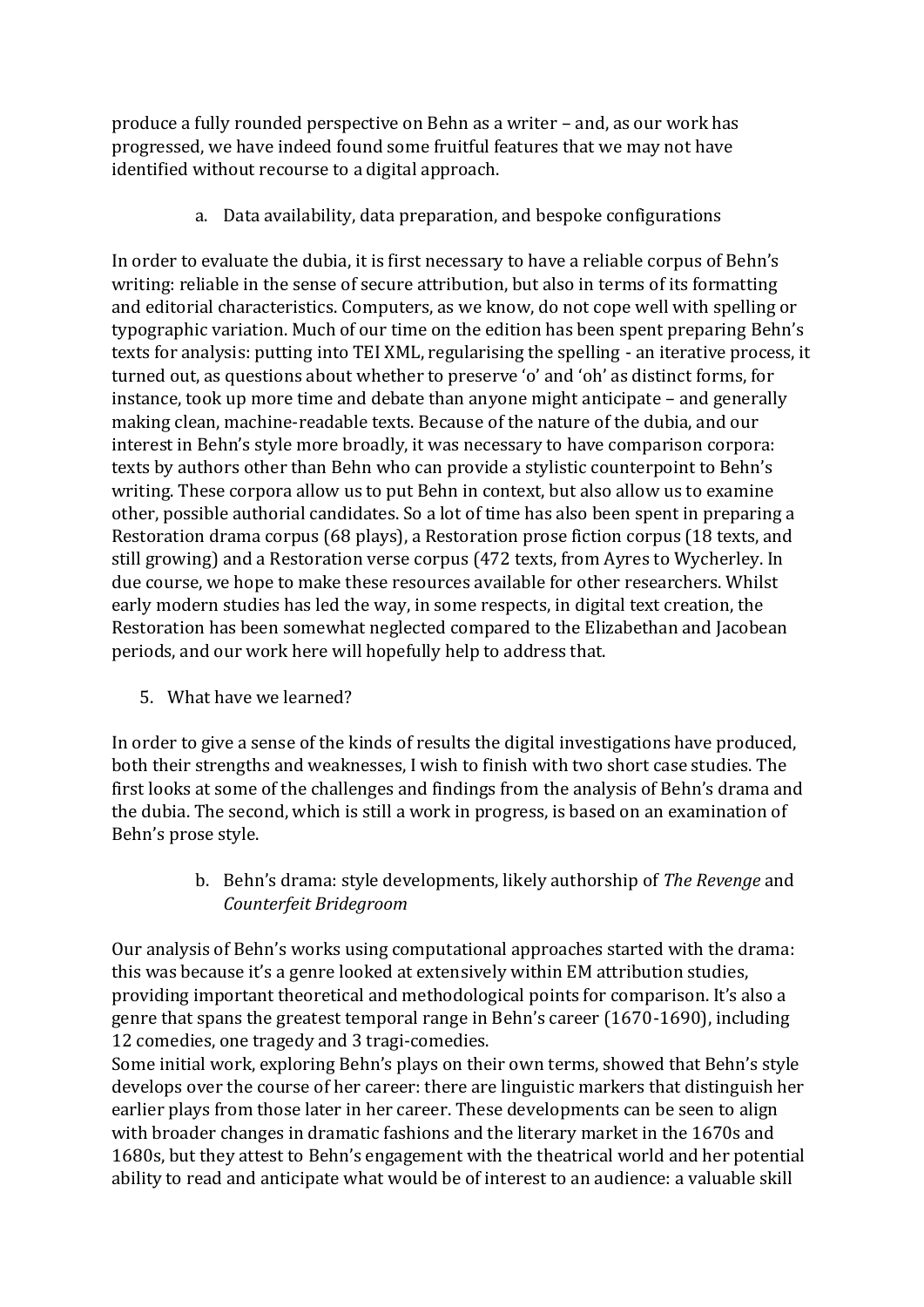for a professional writer, in any period. The means of assessing these developments focussed firstly on the most frequent words in Behn's plays, documenting the distribution of these frequencies across the individual play texts to see which plays shared similar profiles [slide 15]. Interpreting a descriptive analysis such as this one, using Principal Components Analysis, is not a hard science, and it's about making sense of the patterns that are produced. In this figure, the earliest plays group at the top of the y-axis, mid-career in the middle, and latest plays at the bottom.

Because of this descriptive/interpretative scope for ambiguity, as well as insight, we add other perspectives on Behn's linguistic style – for example, looking at keyword. [slide 16] In corpus linguistics, keywords are words that occur more frequently than they should do in a particular corpus or sub-corpus, based on a comparison (reference) corpus)). Keywords provide both topical and stylistic insights into a corpus, and provide a more 'readable' set of findings about Behn's drama than a most-frequent-wordlist can. When producing keywords for Behn's plays, the results suggest that Behn's dramatic style focussed increasingly on character interaction and interpersonal meaning, and less on character subjectivity. Characters talk more to each other, and less to themselves or the skies. There are also dominant gender themes within the keywords for each subperiod, but the kinds of gender roles and labels shift with Behn's career, from domestic, interior, familial to more hierarchical externally-facing social identities.

With this broad chronological baseline of Behn's dramatic style – of which much more could be said – we've been able to assess the likeness of two dubious works to Behn's profile: *The Counterfeit Bridegroom* – the Middleton adaptation mentioned earlier – and another play, *The Revenge*, which was also first performed in 1680. This play is lodged under Thomas Betterton's name in EEBO/ESTC.

Starting with *The Revenge*, this play is something of a success story for our attribution investigations. We're in the process of writing up these results, but the various measures (using word frequency) suggest that the play's profile is consistently more like Behn than that of her contemporaries  $\left[\frac{\text{slide}}{17}\right]$ . The slide shows the results of a Delta analysis (a method developed by John Burrows and analysed here using David Hoover's Excel Macro files). The lower the score, the more similarity there are in word frequencies between Behn's style and *The Revenge*. There is still more work to do here: we want to know why and how these word frequencies are alike, what characteristics of the dialogue might underlie these similarities and whether that means that there are hallmarks of Behn's dramatic style here – but at least the results are coherent, and promising!

The findings for the Counterfeit Bridegroom are less straightforward. As mentioned, this play is an adaptation of Middleton, and the impact of his authorial style is something that has to be identified and attended to in this kind of analysis. As argued in Evans and Hogarth (2020), this palimpsest approach to style is a key and complicating factor for stylistic analyses of this kind, and one we need to better understand. As shown on the slide [slide 18], you can see how the likeness between acts in Counterfeit Bridegroom and Middleton's style differs: the lower the score, the greater the similarity to the Counterfeit Bridegroom text. This maps clearly onto the scenes with the greatest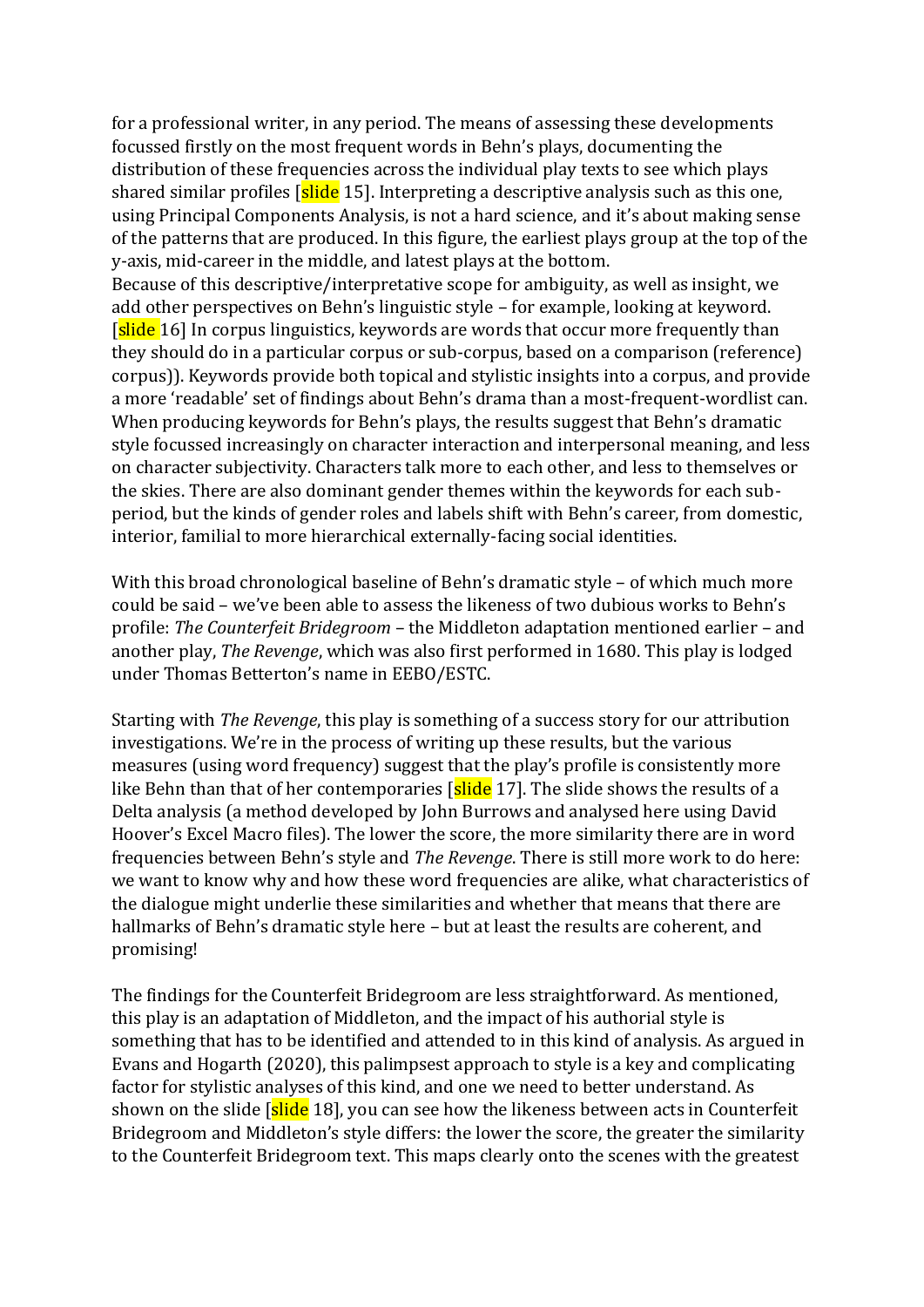and least amount of new Restoration-era material. This is not, really, that surprising and in fact offers a proof of concept for the validity of these kinds of tests.

However, it complicates our interest in Behn's authorship: we have to get 'past' Middleton, in order to see what traces might be left of the editor and authorship of the new content. The results, it has to be said, are not particularly conclusive. Some sections of the play show a likeness with Behn more than the other Restoration authors in the dataset, but other sections do not. And remember, that this is only out of the authors we have included. In an open authorship query such as this, we can only make assessments based on the evidence available. The real Restoration author may still be out there. They probably are. If you have any hunches, please let us know!

> c. Behn's prose: genre and style; implications for Behn's involvement with the posthumous fictions (1698-1700)

The second case study we'd like to discuss relates to the investigation into Behn's prose style, and the likely authorship of the posthumous fictions. These short fiction works were published a decade after Behn's death and might be viewed as an attempt to capitalise on Behn's marketability at this time. Prose fiction is a fascinating emerging genre within the Restoration literary sphere, and Behn has been identified as a key player in developing the style and characteristics towards its more recent forms. Of course this teleological view isn't particularly helpful: as critics have noted, conventions surrounding prose fiction were broad and flexible, with different writers experimenting with what was possible and what was saleable. Behn's contributions to short prose fiction – separate to the three *Love-letters* volumes in the mid-1680s – are four texts, with *Oroonoko* being the best known. Our investigation therefore, proceeds similarly to the drama: what characterises Behn's prose fiction when compared to her other writing i.e. her drama, and when compared with her contemporaries? Given the nascent work on Restoration prose, we're also seeking to build up a linguistic profile of Restoration prose more broadly – putting Behn in her stylistic context, as it were. Only from this basis can we then assess the posthumous prose fiction.

What have we found? Well, prose and drama are not alike, both in terms of the textual evidence available and in their stylistic characteristics. We have only 4 texts for Behn (c.80,000 words) with no temporal depth, as all were published in 1688-9. So this affects the methods we can use: what works for drama does not, it appears, work so well for prose. Some initial explorations, however, have foregrounded some interesting similarities and differences between Behn and her contemporaries. [slide 19] Using a keyword analysis – words more frequent than they should be, based on a comparison corpus - Behn's prose works are more focussed on temporality, and on sequencing of events, than many of her fellow Restoration writers. The ability, or need, to narrate events underway in different places at the same time, seems to be something more characteristic of her prose – perhaps echoing the multiple narrative strands we find so often in her drama. Her prose works also show variation within them, with Oroonoko profiling differently to the other three texts. This could simply be the unusual nature of its narrative, subject-matter and characters – based in Surinam, rather than Europe, for